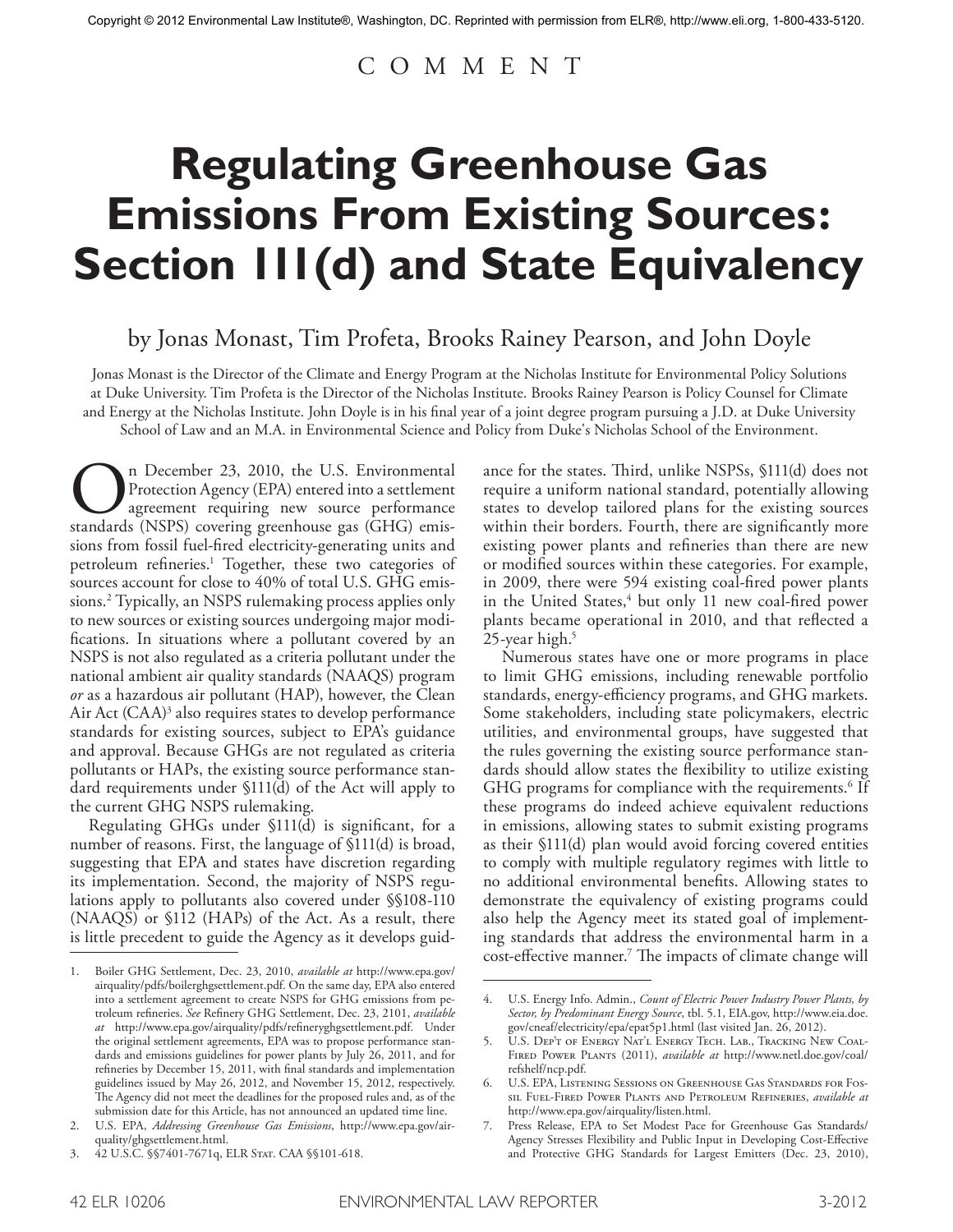differ across the country, as will the costs and opportunities for GHG emission reductions, justifying the possibility that different policy approaches could constitute the "best" system in different states. By allowing states to demonstrate that existing programs are equivalent to EPA's ratebased standard, EPA could free states to act as laboratories for innovation, exploring different reduction strategies and potentially identifying more cost-effective strategies. <sup>8</sup> On December 9, 2011, the Nicholas Institute for Environmental Policy Solutions convened a broad range of stakeholders representing numerous viewpoints to explore issues surrounding §111(d), including options for states to demonstrate that existing GHG policies are equivalent to the §111(d) requirements. This Article builds upon the discussion during the December 9 workshop and considers some of the major challenges associated with categories of potentially "equivalent" state programs.

Although setting the standard and deciding what level of detail to include in the guidance to the states is an important part of the §111(d) rulemaking, the goal of this Article is not to predict how the Agency *will* act or to offer an opinion as to how the Agency *should* act. Rather, the goal is to examine the options available for states to demonstrate that existing GHG policies are equivalent to the §111(d) requirements, and the challenges that may face the states and the Agency regarding equivalency.

# **I. Section 111(d) Overview**

Section 111 of the CAA regulates sources of pollutants by setting standards of performance that reflect the emission reductions achievable through the application of "adequately demonstrated" cost-effective technology. <sup>9</sup> It is not necessary that a covered source adopt a specific technology, as long as it achieves the required emission limitation. Section 111 performance standards apply to categories of sources, e.g., coal-fired boilers or refineries, that the Administrator determines emit a regulated pollutant(s) at a level that will "cause, or contribute significantly to, air pollution which may reasonably be anticipated to endanger public health or welfare."10 Over 75 categories of sources currently meet these criteria. 11

EPA typically promulgates standards of performance for new facilities and existing facilities that undergo major modifications within a source category. These NSPSs are governed by §111(b) of the Act. In limited instances, §111(d) also requires *existing* facilities within a category to comply with performance standards. Section 111(d) states that standards of performance must be established for:

any existing sources for any air pollutant (i) for which air quality criteria have not been issued or which is not included on a list published under section 7408(a) of this title or emitted from a source category which is regulated under section 7412 of this title but (ii) to which a standard of performance would apply if such existing source were a new source. 12

In other words, performance standards are required for existing sources if two criteria are met: (1) a category of sources is determined to require NSPS; and (2) the regulated pollutant is neither a HAP nor a criteria pollutant regulated under §108 of the Act.

Section 111(d) grants a more significant role to the states in the development and implementation of standards of performance than does §111(b). Under §111(d), EPA establishes "emissions guidelines" for states to use in drafting a state plan that establishes "standards of performance" for existing sources, subject to Agency approval. 13 This cooperative federal-state process is "similar to that provided by section 110" of the Act, which outlines the NAAQS program. 14

# *A. Standards of Performance*

Section 111 of the CAA defines standard of performance as

a standard for emissions of air pollutants which reflects the degree of emission limitation achievable through the application of the *best system of emission reduction* which (taking into account the cost of achieving such reduction and any non-air quality health and environmental impact and energy requirements) the Administrator determines has been adequately demonstrated. 15

The statute does not define the phrase "best system of emission reduction," but the Agency typically sets NSPSs as a "numerical emissions limit, expressed as a performance level (i.e., a rate-based standard)."16 The Agency has previously determined that averaging emissions across

*available at* http://yosemite.epa.gov/opa/admpress.nsf/d0cf6618525a 9efb85257359003fb69d/d2f038e9daed78de8525780200568bec!Open Document.

<sup>8.</sup> New State Ice Co. v. Liebmann, 285 U.S. 262, 311 (1932). (In his dissenting opinion, Justice Louis Brandeis said: "It is one of the happy incidents of the federal system that a single courageous state may, if its citizens choose, serve as a laboratory; and try novel social and economic experiments without risk to the rest of the country.")

<sup>42</sup> U.S.C. §7411(a)(1).

<sup>10.</sup> 42 U.S.C. §7411(b)(1)(A).

<sup>11.</sup> U.S. EPA, New Source Performance Standards and State Improvement Plans, http://www.epa.gov/compliance/monitoring/programs/caa/newsource. html (citing 40 C.F.R. §60).

<sup>12.</sup> 42 U.S.C. §7411(d).

<sup>13.</sup> 42 U.S.C. §7411(d)(1).

<sup>14.</sup> *Id.*

<sup>15.</sup> 42 U.S.C. §7411(a)(1) (emphasis added).

<sup>16.</sup> U.S. EPA, Background on Establishing New Source Performance Standards (NSPS) Under the Clean Air Act, *available at* http://www. epa.gov/airquality/pdfs/111background.pdf.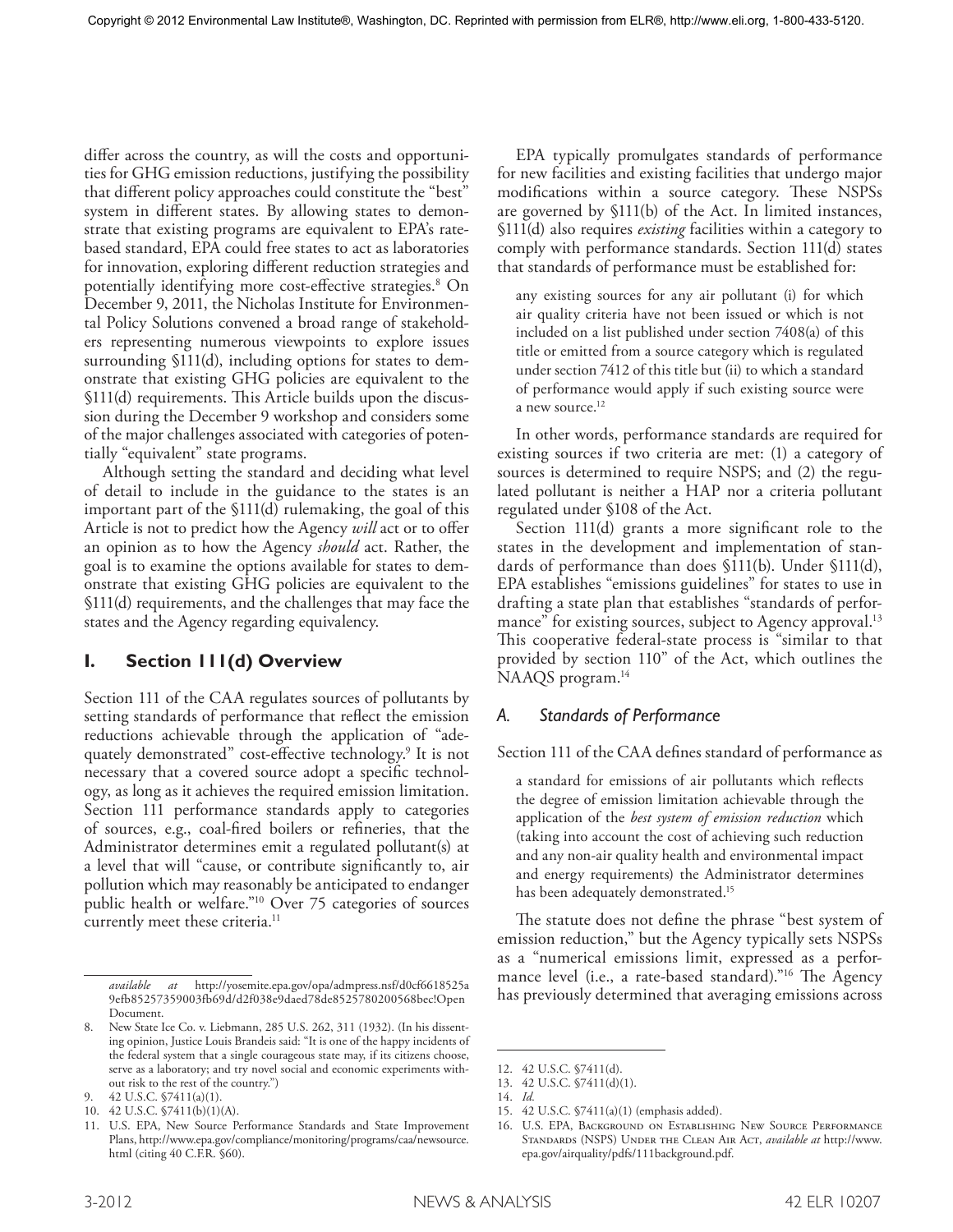facilities or an emission trading system can also qualify as a "best system."17

For new or modified sources (NSPS), the Administrator identifies the potential emission limits achievable from existing emission-reduction systems and assesses each limit based on costs and benefits to determine the best system of emission reduction. <sup>18</sup> The performance standard is then set to reflect the rate of emissions that would occur after the application of that technology. Once an NSPS is set for a category of sources, every new source or existing source undergoing major modifications that falls within that category must meet the performance standard. 19

The Act requires a different process for developing existing source standards. Section 111(d) calls for the Administrator to specify a procedure for states to submit a plan to the Agency that establishes standards of performance for existing sources. EPA's implementing regulations governing §111(d) rulemakings have interpreted the procedure to be a three-step process. First, EPA identifies potential emission limits achievable from existing emission-reduction systems for a category of sources. Next, EPA assesses each limit based on costs and benefits to determine "an *emission guideline* that reflects the best system of emission reduction."20 The Agency publishes that emission guideline as part of a broader guidance document. Finally, states submit to EPA their state plans incorporating the emission guideline as the performance standard and detail how the state will implement and enforce the standard. 21

#### *B. State Plans*

According to the regulations governing §111(d) rulemakings, EPA issues an emission guideline that sets a floor for the state standard. <sup>22</sup> Thus, it is EPA and not the states making the initial determination about the "degree of emissions limitation" that is achievable, though this is tempered by the fact that a state retains the authority to apply a more stringent standard if it wishes, or a less-stringent standard for specific facilities if it can justify the deviation. <sup>23</sup> Important for purposes of seeking equivalency, states have the discretion to determine the best way to achieve the emission limitation.

The Act provides that states shall submit plans following a procedure "similar to that provided by §110."24 Section 110 outlines the implementation process for the Act's NAAQS, which regulate concentration of pollutants in the air, rather than the sources of pollution. Under §110,

- 22. 40 C.F.R. §60.24(c)(3).
- 23. 40 C.F.R. §60.24(f).

EPA sets the standard (concentration of a given pollutant), and the states determine how to meet the standard. The approach in §110 utilizes a cooperative federalist model whereby EPA uses its expertise to determine *what* the NAAQS should be, and the states are delegated the authority to determine *how* the NAAQS will be achieved. States are charged with submitting a state implementation plan (SIP) to EPA, which is then approved or disapproved based on *whether* the plan will achieve the standard, and not the *means* of achieving the standard. <sup>25</sup> Section 110 is often cited for the flexible compliance mechanisms and experimentation it allows states. <sup>26</sup> For example, the section explicitly allows for the use of "economic incentives such as fees, marketable permits, and auctions of emissions rights."27 The opportunity to use these tools allows states to act as laboratories of innovation and to learn from one another's successes and failures.

#### *C. Best System of Emission Reduction*

Of the performance standards that have been established under §111(d) for existing sources, all but two are expressed as a rate-based standard that is met on a facility-by-facility basis. Two significant exceptions include the emission guidelines for Large Municipal Waste Combustors (LMWCs) and the Clean Air Mercury Rule (CAMR), which, though it was eventually struck down on grounds unrelated to the §111(d) interpretation, contained an emission guideline for mercury emitted by existing power plants. <sup>28</sup> EPA's emission guidelines in these two cases include a rate-based standard, but also explicitly give states the option to adopt a plan allowing facilities to trade emissions.

Considering the cumulative emissions from a regulated category of sources when determining whether a state's plan complies with an EPA §111(d) emission guideline would allow states the flexibility to select alternative means of compliance as the best system of emission reduction, provided the program does indeed achieve emission reductions equivalent to a facility-by-facility approach. Flexibility under §111(d), however, is largely untested in court. Petitioners in the CAMR litigation argued that emissions reductions sufficient to meet the emission guideline must occur continuously at every source in order to meet the

<sup>17.</sup> *See* Standards of Performance for New and Existing Stationary Sources: Electric Utility Steam Generating Units (Clean Air Mercury Rule), 70 Fed. Reg. 28606 (July 18, 2005)*;* Emission Guidelines for Municipal Waste Combustor Metals, Acid Gases, Organics, and Nitrogen Oxides, 40 C.F.R. §60.33b(d).

<sup>18.</sup> 40 C.F.R. §60.22.

<sup>19.</sup> 42 U.S.C. §741(a)(1).

<sup>20.</sup> 40 C.F.R. §60.22(b)(5).

<sup>21.</sup> Regulating Greenhouse Gas Emissions Under the Clean Air Act (Advanced Notice of Proposed Rulemaking), 73 Fed. Reg. 44486 (July 30, 2008).

<sup>24.</sup> 42 U.S.C. §7411(d).

<sup>25.</sup> Union Electric Co. v. EPA, 427 U.S. 246, 6 ELR 20570 (1976).

<sup>26.</sup> *See, e.g.*, Franz Litz et al., World Resources Institute, What's Ahead for Power Plants and Industry? Using the Clean Air Act to Reduce GHGs, Building on Regional Programs (Feb. 2011) ("Title IV of the Clean Air Act and section  $110(a)(2)(A)$  contain express provisions for flexible market-based mechanisms[.]").

<sup>27.</sup> 42 U.S.C. §7410(a)(2)(A).

<sup>28.</sup> *See* Standards of Performance for New and Existing Stationary Sources: Electric Utility Steam Generating Units (Clean Air Mercury Rule), 70 Fed. Reg. 28606 (July 18, 2005)*;* Emission Guidelines for Municipal Waste Combustor Metals, Acid Gases, Organics, and Nitrogen Oxides, 40 C.F.R. §60.33b(d).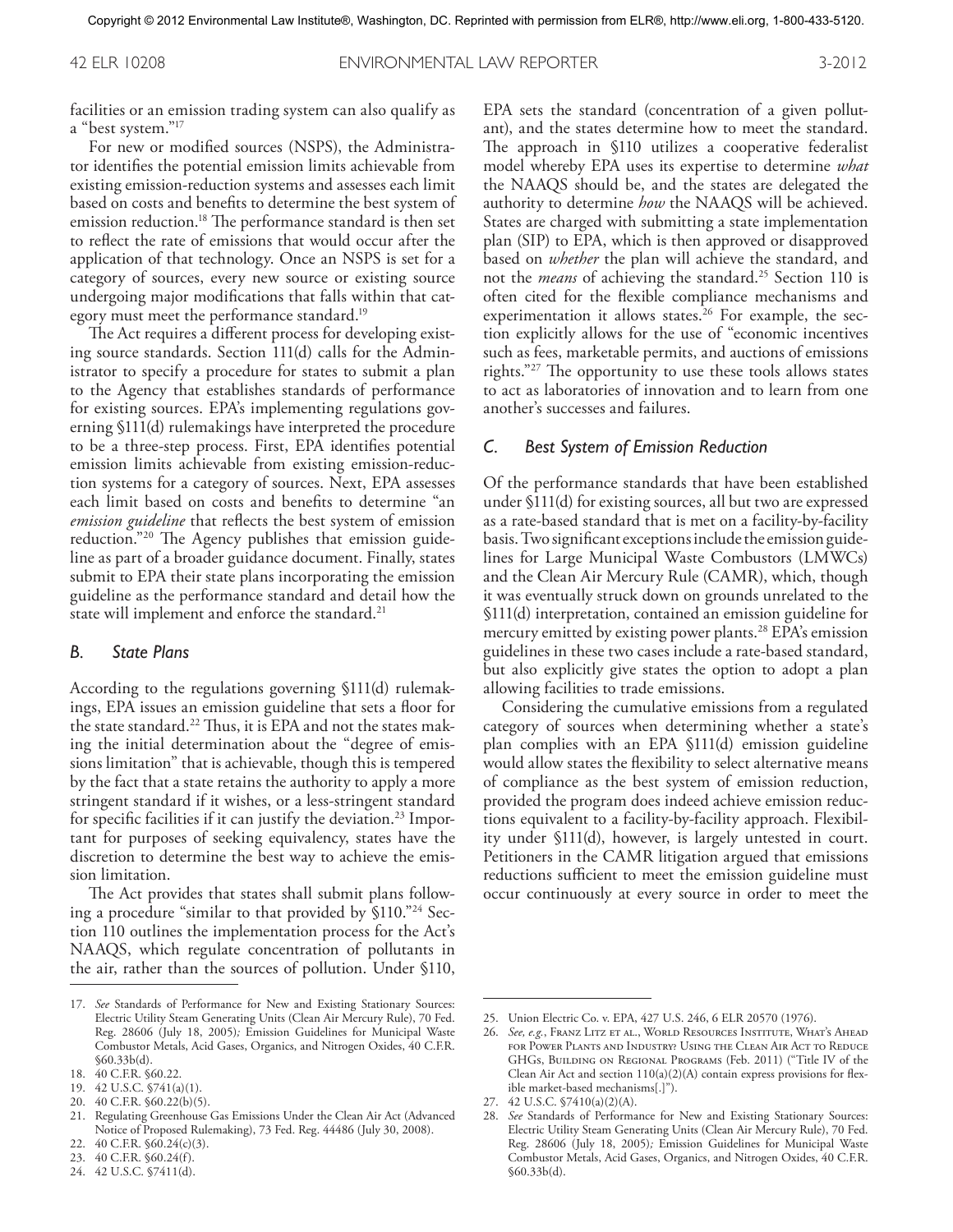3-2012 NEWS & ANALYSIS 42 ELR 10209

statutory definition of standard of performance. <sup>29</sup> As stated above, the court did not reach this question. $^{\rm 30}$ 

The forthcoming §111(d) GHG standards for power plants have renewed interest in this broader interpretation of "standard of performance" and "best system." If EPA allows states to focus on the cumulative emissions reductions required by the emission guideline, then states can put forth existing GHG emission-reduction programs that achieve equivalent reductions as the best system of emission reduction.

## **II. State Programs and Equivalence**

There are numerous GHG emission-reduction programs currently in place at the state level. Some states have expressed interest in a flexible §111(d) program that allows existing state programs to qualify as the §111(d) program. 31

EPA could define the parameters of acceptable existing programs in the rulemaking, including the acceptable time frame and design of such programs. The Agency could also choose to remain silent on the issue and make a determination on a case-by-case basis as states submit implementation plans.

#### *A. Existing State Programs*

State programs addressing GHG emissions fall into five general categories: (1) renewable portfolio standards (RPSs) or end-use efficiency programs; (2) averaging the rate-based standard across the facility, source category, state, or region; (3) planned retirement of coal-fired power plants; (4) utility-only GHG markets; and (5) GHG markets that include source categories beyond the power sector. These options are not mutually exclusive and could operate together. For example, some states participate in a utility-only GHG market and also have an RPS. The following subsections describe each approach, including the challenges presented in the §111(d) context.

#### 1. RPS/End-Use Energy Efficiency

Twenty-nine states and the District of Columbia currently have RPSs or energy-efficiency programs, and an additional eight states have voluntary goals. State programs differ widely on a number of variables that will influence the amount of GHG emission reductions that result. Similar to planned facility retirements and utility-only markets (described below), RPSs and efficiency programs may

result in an overall decrease in aggregate emissions from power plants, but they will not affect the emission *rate* for a facility. A typical rate-based standard applies whenever the plant is operating and does not take into account overall emissions.

With EPA's current NSPS/§111(d) rulemaking applying to fossil fuel-fired power plants, both renewable electricity generation and energy-efficiency programs fall outside of the source categories. If reductions must occur within the regulated source category, it is not clear whether these activities can qualify as equivalent programs under §111(d). Demand-side energy-efficiency programs and renewable energy generation may fit within the §111 framework, however, because both reduce the utilization of power plants, which is a traditional compliance mechanism under §111. According to this reasoning, emission reductions *are* occurring within the source category, because of changes in generation at the power plant.

Including RPSs or end-use efficiency programs in state §111(d) plans would first require interpreting the phrase "best system of emission reduction" to permit covered entities to reduce their emissions by relying on actions outside the source categories. Next, the states would need to convert the baseline rate-based standard to a relevant metric, e.g., tons of GHGs, then compare the metric to the projected GHG reductions resulting from the RPS/enduse program using reliable modeling methods. Projecting emissions reductions is complicated by the fact that it is difficult to know whether an efficiency program is leading to reductions in energy demand or if, instead, demand has slowed due to economic or other factors. Likewise, it is difficult to know whether renewable generation is actually replacing existing generation, or if it is instead meeting new demand, in which case it would not be reducing emissions from existing facilities. Assuming this difficulty can be overcome and emission reductions can be accurately predicted, a "mass-based" standard could be established. The potential to use such a metric will be discussed in further detail below.

# 2. Averaging the Emission-Rate Standard Across Sources

States applying the rate-based standard provided by EPA may wish to utilize averaging. Averaging would allow each source to comply if the average rate of emission across all sources were equivalent to the rate that would be achieved by a source-by-source requirement. Such a flexible approach may lower the cost of the program by creating improvements beyond the standard at sources where abatements are less expensive to make up for underperformance at other sources, thereby lowering the overall cost of emission reductions in the system. Averaging could also reduce the administrative burden on affected sources, and potentially state and EPA regulators, depending on the scale. For example, allowing companies to average across all of their individual units within a state (as opposed to compliance

<sup>29.</sup> Final Reply Brief of Environmental Petitioners 16, New Jersey v. EPA, 517 F.3d 574, 38 ELR 20046 (D.C. Cir. 2008) (No. 05-1097).

<sup>30.</sup> For a discussion of EPA's response, see JONAS MONAST ET AL., DUKE UNIversity Nicholas Institute for Environmental Policy Solutions, Avoiding the Glorious Mess: A Sensible Approach to Climate Change and the Clean Air Act (Oct. 2010) (citing Final Brief of Respondent U.S. EPA in New Jersey v. EPA, 517 F.3d 574, 38 ELR 20046 (D.C. Cir. 2008)).

<sup>31.</sup> U.S. EPA, Listening Sessions on Greenhouse Gas Standards for Fossil Fuel-Fired Power Plants and Petroleum Refineries, *available at* http://www.epa. gov/airquality/listen.html (last visited Jan. 26, 2012).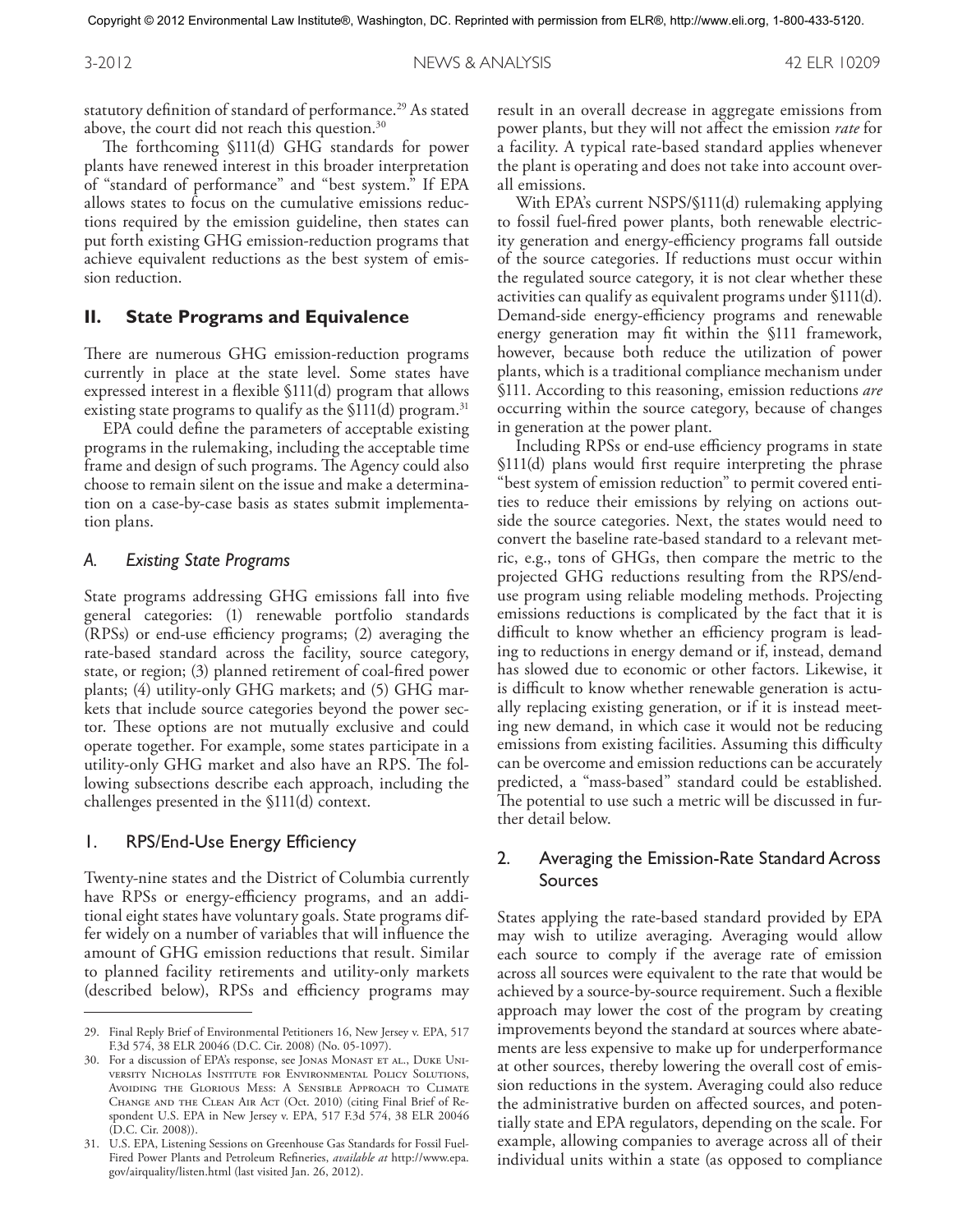42 ELR 10210 ENVIRONMENTAL LAW REPORTER 3-2012

on a unit-by-unit scale) could permit more streamlined reporting requirements.

EPA has allowed an averaging approach in meeting §111(d) standards in the past. States may allow limited averaging under EPA's §111(d) guidelines for nitrogen oxide  $({\rm NO}_x)$  emissions from large municipal waste combustors.<sup>32</sup> The guidelines set a rate-based standard, limiting the  $\rm NO_{10}$ concentration level that may be emitted from municipal waste combustors, but allow for averaging of emissions from all designated facilities at a single plant. 33

One issue that arises with an averaging approach is determining how broadly to apply the "bubble" under which averaging occurs—facilitywide, companywide, statewide, or across a region. Also, assuming EPA's NSPS rule covers more than one source category, i.e., coal-fired boilers and natural gas turbines, a state could conceivably propose averaging across all sources covered by the rule.

# 3. Planned Retirement of Coal-Fired Power Plants

In 2010, Colorado enacted the Clean Air, Clean Jobs Act. This law requires significant reductions in nitrous oxide  $(N<sub>2</sub>O)$  emissions "to meet reasonably foreseeable federal 'Clean Air Act' requirements to reduce emissions from coal-fired power plants."34 The law required the state's major electric utility to submit a plan to the Colorado Public Utility Commission outlining how it will retire or retrofit 900 megawatts (MW) of coal-fired generation and replace it with generation that achieves emission rates equivalent to or less than a combined-cycle natural gasgenerating unit. <sup>35</sup> Although the remaining facilities may not meet EPA's rate based standard, Colorado could argue that it has achieved a greater level of emissions reductions through retirements than would have been achieved by applying the performance standard to all facilities.

Depending on the state plan, retirements may not present an issue under §111(d). If the state implements a source-specific emission-rate standard, the standard would apply to any new or existing plants making up for the lost generation. Addressing plant retirements with a plan that would be judged by the total mass of emissions can be more challenging. It may be necessary to account for retirements if EPA determines that the budgets must reflect the equivalent emission reductions as a rate-based standard over the lifetime of the program. A state could accomplish this either by periodically updating the emission budget or by including remaining useful life projections into the emission budget at the outset.

35. *Id.*

## 4. Utility-Only GHG Market

The Regional Greenhouse Gas Initiative (RGGI) is a utility-only market system designed to reduce cumulative carbon dioxide  $({\rm CO}_{2})$  emissions from power plants in participating states by 2018. Started in 2009, the program creates a regionwide cap on emissions from power plants, and allows covered entities to buy and sell allowances to comply with the emission cap. Nine states are currently participating in the RGGI.

The RGGI states developed a memorandum of understanding and a model rule to create the market system. Each state then implemented its own laws to enact the RGGI, and each state contracts with a third party—RGGI, Inc.—to conduct and monitor allowance auctions, and to manage the allowance tracking system.

Market-based systems present a number of issues in the §111(d) context:

- Assuming EPA issues a rate-based emission standard applicable to individual plants, the states would have to convert the standard to a relevant metric for assessing the state program's equivalence to the federal standard.
- Section 111(d), like the NSPS program, applies to specific source categories (in this instance, fossil fuel-fired power plants). <sup>36</sup> Under the RGGI, the emission reductions may occur through end-use energy-efficiency programs or through electricity generation from renewable resources—both outside of the defined §111(d) categories. While this may reduce plant operation (and therefore emissions), a typical rate-based standard applies whenever the plant is operating and does not take into account overall emissions.
- Multistate programs, such as the RGGI, where overall emissions in one state may increase even though cumulative, regionwide emissions may decline, may present monitoring and enforcement challenges for EPA.
- If the state aggregates the rate-based standard to create a statewide emission metric, it would likely be necessary to review the program periodically to ensure that the state plan remains at least as stringent as a baseline rate-based standard.
- Plant retirements under a traditional, plant-specific, rate-based emission standard do not affect other

<sup>32.</sup> *See* Emission Guidelines for Municipal Waste Combustor Metals, Acid Gases, Organics, and Nitrogen Oxides, 40 C.F.R. §60.33b(d).

<sup>33.</sup> 40 C.F.R. §60.32b (defining "designated facility" as a "municipal waste combustor unit with a combustion capacity greater than 250 tons per day of municipal solid waste for which construction was commenced on or before September 20, 1994").

<sup>34.</sup> Clean Air, Clean Jobs Act, Colo. Rev. Stat. Ann. §40-3.2-201-210 (West 2010).

<sup>36.</sup> The settlement agreement under which EPA is operating only requires it to issue standards of performance for "electricity steam generating units [EGUs] subject to 40 C.F.R. part 60, Subpart DA"—that is, steam EGUs with a heat input rate over  $73$  MW. The settlement has a narrow scope because the lawsuit from which it arose had a narrow scope: the plaintiffs in the case sued on a 2006 rule that only included standards for Subpart DA. Although the settlement agreement only compels standards of performance for steam EGUs, it does not prevent EPA from issuing standards for other source categories. *See* Boiler GHG Settlement, Dec. 21, 2010, *available at* http://www.epa.gov/airquality/pdfs/boilerghgsettlement.pdf.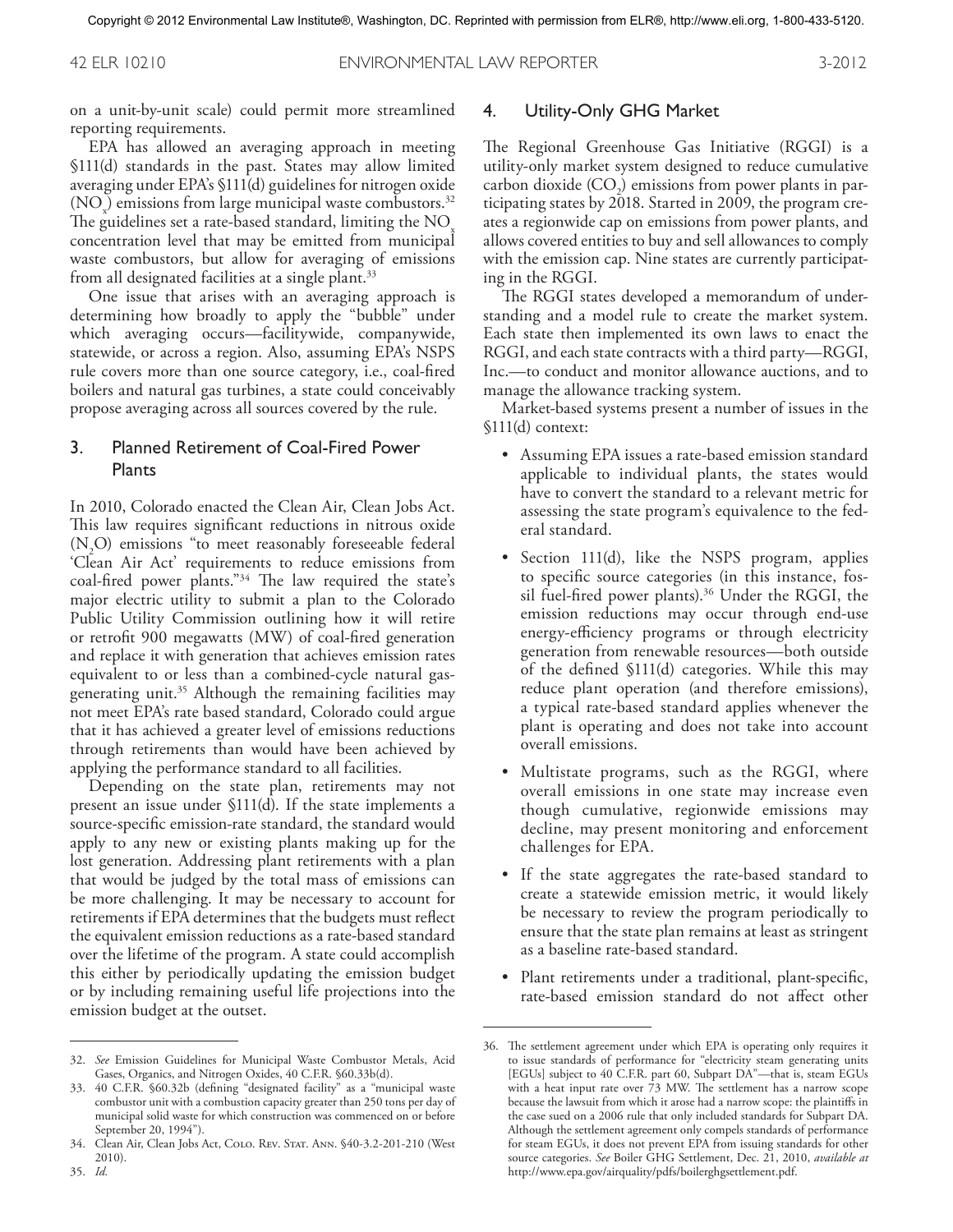3-2012 NEWS & ANALYSIS 42 ELR 10211

facilities. In contrast, under a market system, a plant retirement may result in more allowances available to other facilities, thereby reducing compliance costs for the remaining covered entities. Depending on the type of facility retiring, there may be a significant reduction in GHG emissions in the short term. The prospect of excess allowances in the market, along with the expectation of lower allowance prices, may provide an incentive to retire older facilities. On the other hand, if the excess allowances were allowed to remain in circulation for the lifetime of the program, it may provide a disincentive for the remaining facilities to seek additional reductions.

The RGGI program allows companies to purchase offsets (emission reductions occurring outside the covered sector) in limited circumstances. It is not clear that offsets are permissible under §111(d), as they do not reduce emissions from any regulated source category. 37

# 5. Market System That Extends Beyond the Power Sector (e.g., California)

California is in the process of implementing a market system for GHGs that will cover multiple sectors of the economy, including the electric power sector. In contrast to the RGGI, which only covers the electric utility sector, the California system will cover utilities as well as major industrial facilities and refineries. Like the RGGI, demonstrating equivalency with the new GHG existing source performance standard would first require converting a rate-based emission standard into a mass-based emission metric.

In addition to the challenges regarding §111(d) and the RGGI described above, the California system presents additional issues to consider:

- Section 111 of the CAA (NSPS and existing source performance standards) applies to specific categories of sources. California's program may lead to emission reductions outside the NSPS/§111(d) category.
- In addition to domestic offsets, the California system will also allow international offsets. As stated above, it is not clear that any type of offset credit is permissible under the structure of §111.

# *B. Demonstrating Equivalence and Ensuring Accountability*

As discussed above, past EPA actions suggest that the "best system" need not be a static rate-based emission standard applied to individual units. <sup>38</sup> This interpretation leaves room for the states to demonstrate that their suite of relevant programs is acceptable under the statute if it is projected to achieve equal or greater aggregate emission reductions than required by EPA guidelines. States will benefit from this flexibility, even if the performance standard put forth by EPA is written as an emission rate that applies to individual facilities or units. EPA's §111(d)/§129 emission guidelines for municipal waste combustors, for example, allow for state plans to include emission limits in "alternative formats" to those put forth by the Agency, if the limits are "at least as protective" as those specified in the guidelines. 39

Assuming that the Agency identifies a "rate-based" standard for new sources, i.e., an emissions/British thermal unit standard for all fossil fuel boilers, it would then apply the same rate-based approach to the existing fleet of sources through its guidelines, although it will likely adjust the standard to reflect the relative cost of abatement due to the age, size, and fuel type of existing sources. <sup>40</sup> A state could then produce a plan that simply applies the adjusted rate-based standards for existing sources to the state's fleet. Some states, however, have expressed a desire to pursue other GHG reduction strategies instead of a rate-based approach, believing that such policies will lead to a more efficient path of emission reductions, and hence constitute a better "system of emission reduction" under the statute.<sup>41</sup> Thus, to ensure that the experiments conducted in the state laboratories perform in a manner that is equivalent to EPAdetermined rate-based standard, the Agency could provide a mechanism for converting the standard into a metric appropriate for evaluation.

A heterogeneous approach amongst the states is consistent with the U.S. Supreme Court's recent evaluation of the §111(d) program, which observed: "The Act envisions extensive cooperation between federal and state authorities, generally permitting each state to take the first cut at determining how best to achieve EPA emission standards within its domain." 42

<sup>37.</sup> *See, e.g.*, Gregory Wannier et al., *Prevailing Academic View on Compliance Flexibility Under §111 of the CAA,* Resources for the Future Discussion Paper 11-29 (July 2011), *available at* http://www.rff.org/Publications/Pages/ PublicationDetails.aspx?PublicationID=21603; Nathan Richardson, *Playing Without Aces: Offsets and the Limits of Flexibility Under Clean Air Act Climate Policy*, Resources for the Future Discussion Paper 11-49 (Dec. 2011), *available at* http://www.rff.org/RFF/Documents/RFF-DP-11-49.pdf.

<sup>38.</sup> *See* Standards of Performance for New and Existing Stationary Sources: Electric Utility Steam Generating Units (Clean Air Mercury Rule), 70 Fed. Reg. 28606 (July 18, 2005)*;* Emission Guidelines for Municipal Waste Combustor Metals, Acid Gases, Organics, and Nitrogen Oxides, 40 C.F.R.  $$60.33b(d).$ 

<sup>39.</sup> Municipal Waste Combustion: Summary of the Requirements for Section 111(d)/129 State Plans for Implementing the Municipal Waste Combustor Emission Guidelines (EPA-456R-96-003).

<sup>40.</sup> Because EPA has not indicated how it will define the performance standard for existing sources, this Article assumes, without taking a position, that the Agency's §111(d) guidance will include a rate-based standard.

<sup>41.</sup> U.S. EPA, Listening Sessions on Greenhouse Gas Standards for Fossil Fuel-Fired Power Plants and Petroleum Refineries, *available at* http://www.epa. gov/airquality/listen.html.

<sup>42.</sup> Am. Elec. Power Co. v. Connecticut, 131 S. Ct. 2539, 41 ELR 20210 (2011).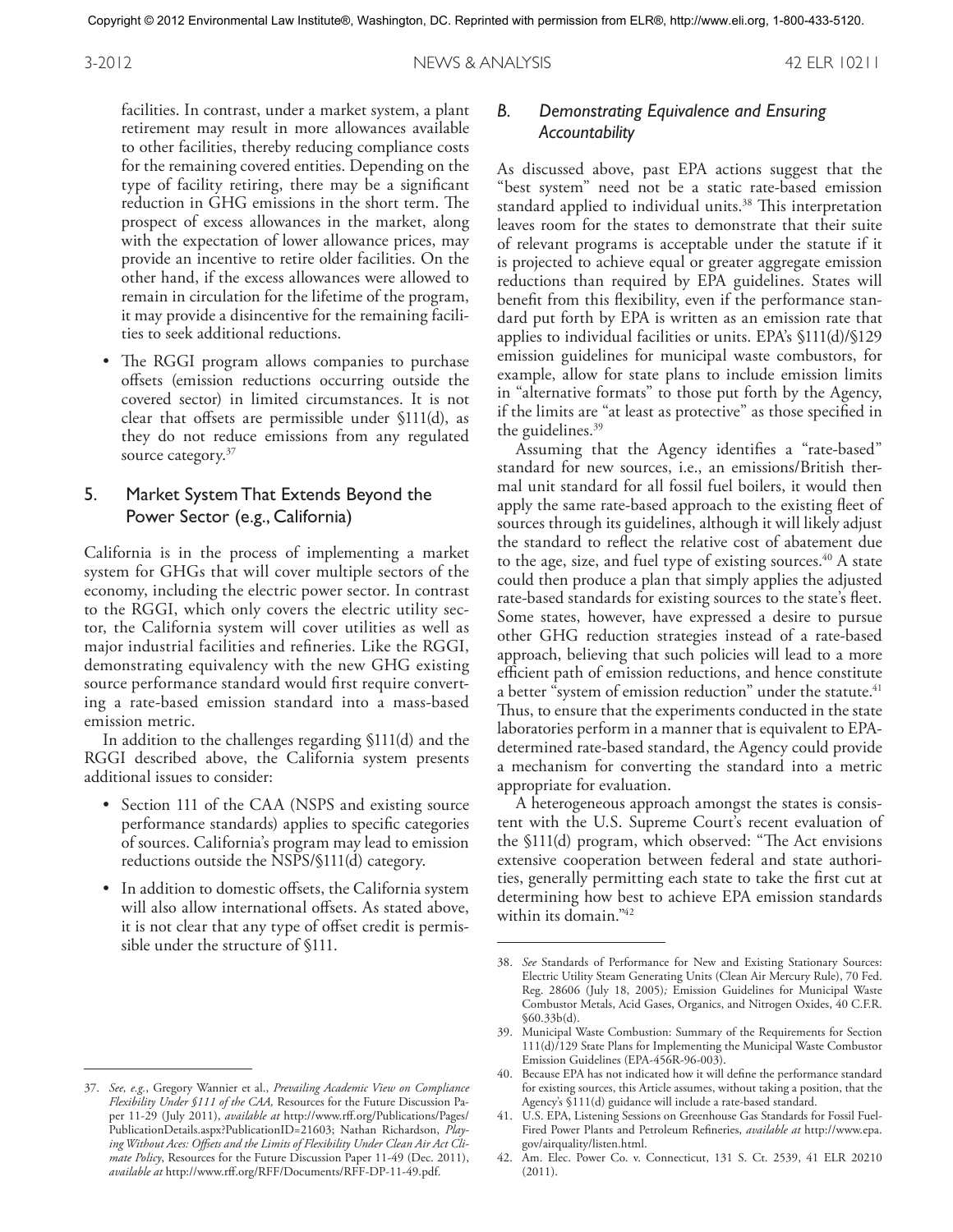# 1. Converting Rate-Based Standards to Metrics for State Programs

The first step in assessing a state program's equivalence to the requirements of §111(d) is developing criteria for the comparison. Such an assessment begins with the "emission guidelines" produced by EPA, creating binding requirements that states must address when developing plans to regulate existing sources of GHGs. <sup>43</sup> The guidelines must reflect the emission reduction available through the application of the best demonstrated technology (as determined by Agency in its §111(b) rulemaking for new sources), but the statute and regulations also recognize that existing sources may not be able to achieve the same level of emission control at reasonable cost as new sources. 44

Programs to lower demand, programs to increase electricity generation from non- or low-emitting sources, programs to negotiate shutdowns of older plants, and state and regional GHG emission trading programs all work to reduce the cumulative emissions created by sources within the state, rather than the emission rate of individual sources. None of these programs guarantee actual rate improvements, but all are designed to ensure improvements in cumulative emissions at a lower overall cost than a rate-based program.

Thus, if the Agency decides to allow such cumulative emission-targeted programs to go forward, it would need to create a metric that measures the program based on the mass of GHGs emitted, rather than the emission rate. EPA has recent experience with this approach. To prevent allocation under the Cross-State Air Pollution Rule (CSAPR) from exceeding the terms of utility consent decrees that included maximum emission rates, the Agency converted the unit-level emission rates to a mass-based value. <sup>45</sup> The formula for a mass-based metric should sum the expected emissions from the affected sources within the state if they were to emit GHGs at the target rates. This calculation should consider the capacity factor for each plant in the state, as the percentage of time each plant is operating, and thereby emitting GHGs, dictates the expectations regarding the fleet's average rate or its cumulative emissions.

There are two general options for determining baseline operation for each facility: historical operation; and emission projection modeling. The states can look back to a fiveyear period preceding the rulemaking process to determine the historical baseline. The Agency has used this approach in other rules, such as the CSAPR. <sup>46</sup> In this instance, the state would evaluate the operating time for each plant in its borders for the years 2006 to 2010. To control for abnormalities in the five-year period due to economic or natural fluctuations, the state would not use the data from each plant's highest year and lowest year of utilization. The average of the remaining three years will then become the expected operating time for that plant for the determination of an expected average rate or expected cumulative state emissions.

Under the emission-projection modeling approach, capacity-factor determinations would need to include the projected impacts of new and upcoming air quality regulations, such as the CSAPR, the Toxics Rule, and potentially coal ash and cooling tower regulations. These rules may have a significant impact on fossil fuel power generation independently of GHG regulation, and basing the massbased metric upon continued operation of these facilities at current levels could project higher GHG emissions than would occur under rate-based standards.

Emission-projection modeling also accounts for future energy demand. Energy demand is inherently uncertain, however, and is affected by variables over which policymakers may have little or no control, including the strength of the economy, the price of natural resources, and the weather. Although emission-projection modeling attempts to account for these uncertainties when forecasting future emissions levels, with this approach, states will rely on emission levels that are based, at least in part, on unknowable future scenarios. Another concern is that emission-projection modeling proved to be problematic with the CSAPR. In that case, modeling updates, including lower natural gas prices and reduced demand, resulted in significantly lower  $NO<sub>x</sub>$  emission levels in the final rule than were anticipated in the proposed rule. 47

# 2. Demonstrating Equivalency With the Rate-Based Standard

Once a state has determined an emission standard, it must then demonstrate how its programs would achieve the mass-based reductions deemed equivalent to the rate-based standard. The statute specifies that states, in developing implementation plans, follow a procedure similar to that used to establish SIPs for NAAQS under §110 of the Act. 48 The regulations pertaining to §110 allow for equivalency if "the resulting emission limit is quantifiable, accountable, enforceable, and based upon replicable procedures, is equivalent to the SIP limit"49

EPA's regulations governing the NAAQS SIP process require states to demonstrate the adequacy of their plans using modeling. <sup>50</sup> Using the emission-projection modeling approach described above, the state would determine the

50. 40 C.F.R. §51, app. W.

<sup>43.</sup> Regulating Greenhouse Gas Emissions Under the Clean Air Act (Advanced Notice of Proposed Rulemaking). 73 Fed. Reg. 44487.

<sup>44.</sup> 40 C.F.R. §60.24.

<sup>45.</sup> U.S. EPA, Assessment of Impact of Consent Decree AnnualTonnage Limits on CSAPR Allocations, *available at* http://www.epa.gov/airtransport/pdfs/ ConsentDecreeTSD.pdf.

<sup>46.</sup> 76 Fed. Reg. 48208 (Aug. 8, 2011). On December 30, 2011, the U.S. Court of Appeals for the District of Columbia (D.C.) Circuit granted a stay of the CSAPR pending completion of the court's review of the rule's validity. Though the Court did not explain its decision, petitioners' arguments against the legal validity of the CSAPR includes a claim that EPA impermis-

sibly bypassed state authorities by imposing federal implementation plans and challenges the accuracy of the state emission budgets.

<sup>47.</sup> U.S. EPA, Cross-State Air Pollution Rule: Frequently Asked Questions*,* http://www.epa.gov/airtransport/faqs.html (last visited Jan. 26, 2012).

<sup>48.</sup> 42 U.S.C. §7411(d)(1).

<sup>49.</sup> 57 Fed. Reg. 13567-68.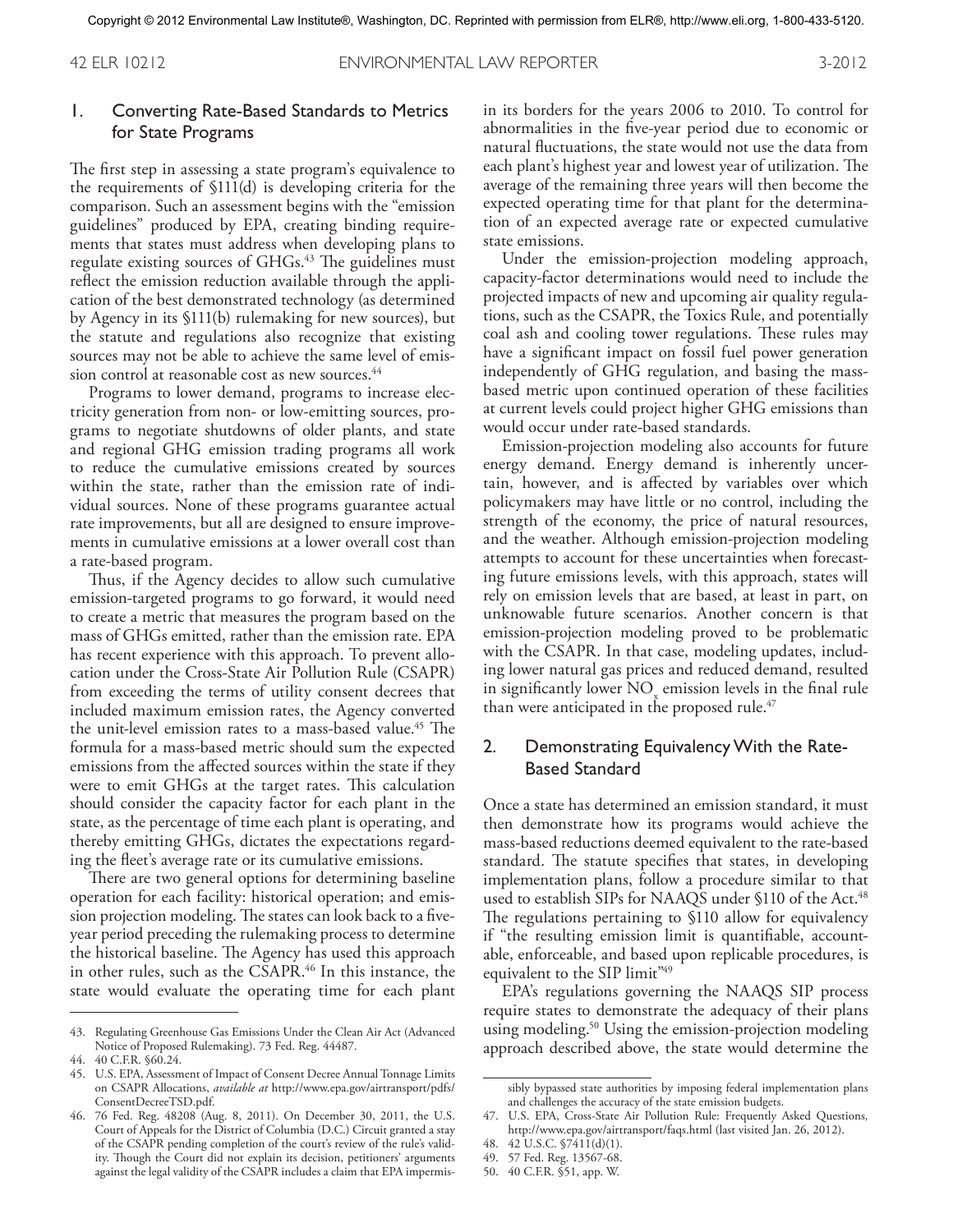3-2012 NEWS & ANALYSIS 42 ELR 10213

quantity of emissions under the policy scenario depicted in its state plan, and would compare that to the emissions allowed by the standard to determine the adequacy of the policy scenario as an equivalent plan. EPA maintains a database of emissions-projection models, several of which can project future GHG emissions for the purpose of evaluating whether state programs achieve emission reductions equivalent to those that would occur under a facility-specific, rate-based standard. 51

In the past, EPA has identified modeling software for the states to use in the §111(d) guidance documents to the states. For example, in the emission guidelines for municipal solid waste landfills, EPA specified that the states must estimate landfill emissions either using EPA's "Landfills Air Emissions Estimation Model" or using an alternative model if approved by EPA. <sup>52</sup> EPA could provide similar guidance for the GHG §111(d) Guidance, identifying models or other options for demonstrating prospectively that a state plan will achieve results equivalent to a ratebased standard. In the case of RPS and end-user efficiency programs, EPA could also provide guidance on how to account for out-of-sector reductions in meeting the massbased goal.

#### 3. Ensuring Accountability

The Agency's general §111(d) regulations require that each state plan include a compliance schedule for achieving the emission standard, as well as requirements for owners and operators to report emission information to the state, and for periodic inspection and testing of facilities. <sup>53</sup> The states must then submit annual reports to EPA that include information on achievement of the standard, enforcement actions initiated, and a list of facilities that have ceased operations. 54

Section 111(d) requires that state plans provide for the enforcement of the standard<sup>55</sup> and further grants EPA the authority to enforce a state plan under §§113 and 114 of the Act. <sup>56</sup> Because §§113 and 114 address enforcement for both §§110 and 111 of the Act, regulations pertaining to §110 regarding the accountability and enforceability of equivalent programs are also instructive in understanding the requirements of §111(d) equivalent programs. As noted above, equivalent programs under §110 must be both "enforceable" and "accountable." The Agency explains both requirements:

Measures are enforceable when they ... specify clear, unambiguous, and measurable requirements . . . [Accountability] means, for example, that source-specific limits

should be permanent and must reflect the assumptions used in the SIP demonstrations. It also means that the SIP must contain means to track emission changes at sources and provide for corrective action if emission reductions are not achieved according to the plan. 57

If a state fails to submit a plan, or if the submitted plan is not satisfactory, EPA has the same authority to prescribe a federal implementation plan (FIP) as it does for the §110 NAAQS program. <sup>58</sup> Under the §110 FIP process, EPA may prescribe an FIP if it "disapproves a State implementation plan submission in whole or in part, unless the State corrects the deficiency, and the Administrator approves the plan or plan revision, before the Administrator promulgates such Federal implementation plan."59 Furthermore, if EPA approves a state plan and the state subsequently fails to comply with the emission standard set forth in the state plan, EPA has the authority under §113 of the Act to take enforcement action. 60

The NAAQS nonattainment plan provisions in §172 of the Act could provide a model for building in progress checks and contingency measures for novel approaches to emission reduction. Section  $172(c)(2)$  requires plans to provide for "reasonable further progress" provisions requiring states to check in more frequently with the Agency to ensure progress toward the standard. <sup>61</sup> Section 172(c)(9) requires state plans to include backstop measures that will take effect automatically if the state fails to attain the standard. <sup>62</sup> Although §172 is not directly applicable to §111, it could provide a model for the Agency to help ensure the success of state programs, and to help states avoid being subject to an FIP.

If states opt for the rate-based standard provided by EPA, compliance and enforcement will be straightforward. States or EPA could initiate enforcement actions against facilities that do not meet the required standard, and EPA could initiate enforcement actions against states that do not comply with their state plan. As discussed below, if EPA approves an alternative state plan under §111(d), enforcement may become more complicated. For example, it is unclear how enforcement would occur in the case of interstate trading programs where each individual state has a requirement to the federal government under the statute or, in the case of RPS and end-user efficiency programs, where emission reductions may occur outside of the covered sector but the operations at the power plants remain unchanged.

#### *C. Interstate Cooperation*

If EPA allows states to pursue alternative §111(d) programs, the Agency may face questions regarding interstate coop-

<sup>51.</sup> U.S. EPA Emissions Projection Modeling Clearinghouse, http://www.epa. gov/ttnchie1/emch/projection/ (last visited Jan. 26, 2012).

<sup>52.</sup> U.S. EPA, Municipal Solid Waste Landfill New Source Performance Standards (NSPS) and Emission Guidelines (EG) Questions and Answers, *available at* http://www.epa.gov/ttnatw01/landfill/landfq%26a.pdf.

<sup>53.</sup> 40 C.F.R. §§60.24(d) & 60.25(b).

<sup>54.</sup> 40 C.F.R. §60.25(e) & (f ).

<sup>55.</sup> 42 U.S.C. §7411(d)(1)(B).

<sup>56.</sup> 42 U.S.C. §7411(d)(2)(B).

<sup>57.</sup> 57 Fed. Reg. 13568.

<sup>58.</sup> 42 U.S.C. §7411(d)(2)(A).

<sup>59.</sup> 42 U.S.C. §7410(c)(1)(B).

<sup>60.</sup> 42 U.S.C. §7413.

<sup>61.</sup> 42 U.S.C. §7472(c)(2).

<sup>62.</sup> 42 U.S.C. §7472(c)(9).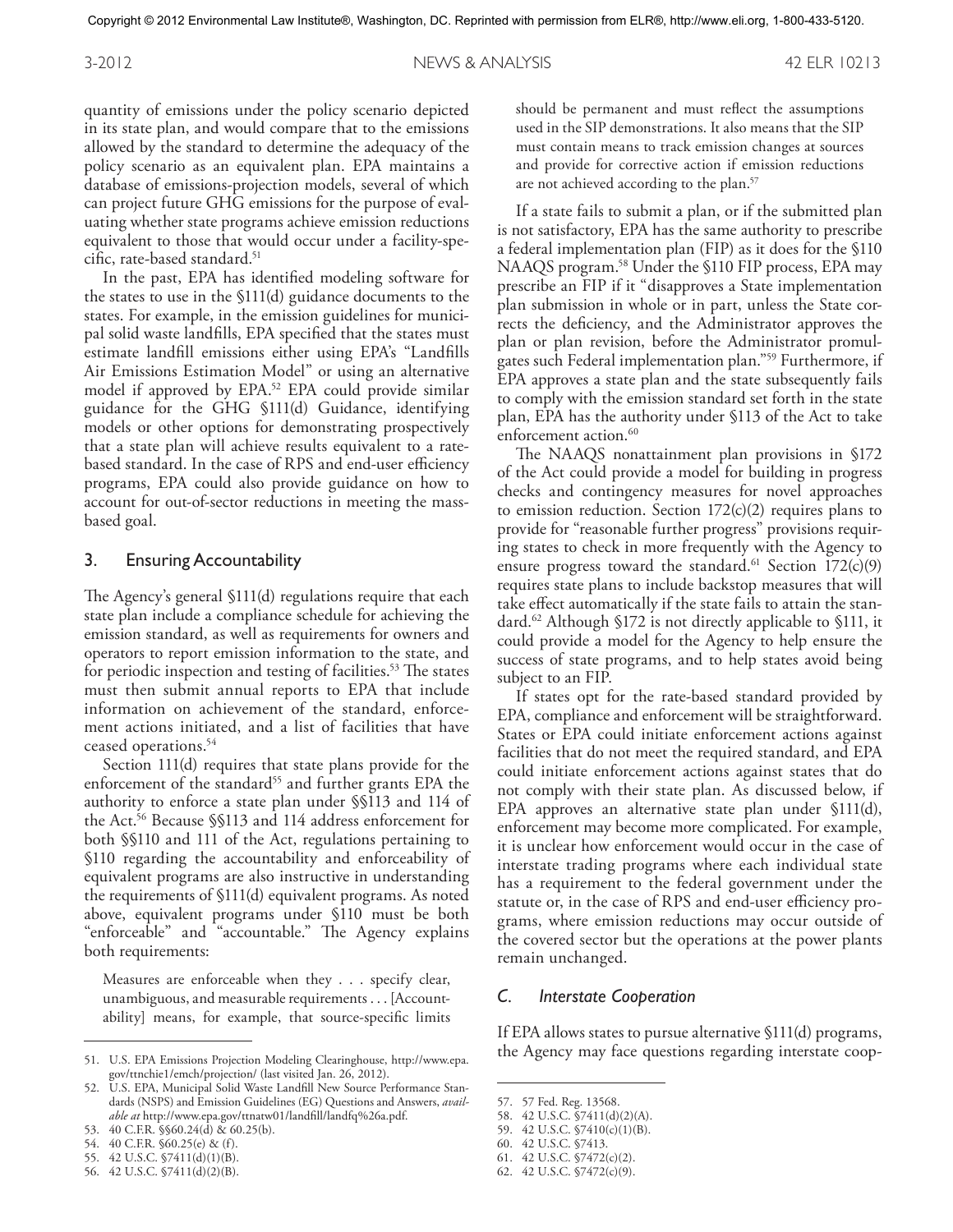eration. While interstate issues could theoretically apply to multiple options, including RPSs and averaging, they currently arise in the context of the RGGI carbon market. Nine states are currently participating in the RGGI system. California may also address GHG emissions with interstate cooperation through the Western Climate Initiative (WCI)—a coalition of states and Canadian provinces working collectively on climate policy. Three of the jurisdictions (California, British Columbia, and Quebec) plan to initiate a market system in 2013, and Manitoba and Ontario plan to join once the program begins. 63

Interstate cooperation is not new under the CAA. For example, the NO<sub>x</sub> SIP Call, the CSAPR, the Clean Air Interstate Rule (the CSAPR's predecessor), and the CAMR all provide for some degree of interstate cooperation. Although a federal circuit court overturned the CAMR on grounds unrelated to the trading program, the rule included a §111(d) trading program, and thus presents a useful model. In that rule, EPA set the emission limit by identifying the covered sources within a state, determining the emission rate appropriate for each source, converting the emission rate to a mass-based limit (tons of mercury), and aggregating that limit statewide. The rule explicitly allowed interstate trading. EPA set the state budgets, designed a model rule that ensured "accurate, certain, and consistent quantification of emissions,"64 and monitored compliance.

In contrast to the CAMR, EPA does not currently have a role in the existing RGGI program. The RGGI states agreed on the structure for the program, and each state adopted its own independent legislation to create the program, which allows for interstate cooperation. RGGI, Inc., oversees the auctions and overall system compliance with the cap, as well as the emission tracking system.

EPA will have to determine whether it must be directly involved in the operation of an interstate market and how to determine and monitor compliance. There are two general options available, assuming (a) the Agency determines that interstate cooperation is permissible under the Act, and (b) the Agency does not provide a model rule allowing for interstate cooperation:

1. Allow states to create their own agreements and governance structures, and submit the program to EPA as part of the state plan. This option would be similar to the RGGI process of creating a common memorandum of understanding, but with each state adopting its own implementing legislation.

2. Allow states to request that the Agency play a direct role in allowance allocation and monitoring, as it would have under the CAMR.

Under either approach, EPA would retain its ability to initiate enforcement actions against entities that do not comply pursuant to §113 of the CAA. Nonetheless, interstate trading may still present enforcement challenges. For example, noncompliance by an entity in one state may affect compliance in cooperating states. In such a circumstance, the Agency and the states would have to determine how to enforce noncompliance. EPA could address this concern by allowing compliance on a regional basis, rather than a state-by-state basis. The Ozone Transport Commission (OTC) could provide a model for this approach. The OTC is a regional entity that assists northeastern states in meeting NAAQS for ground-level ozone by reducing  $NO<sub>x</sub>$ emissions regionwide through a regional trading program.

#### *D. Addressing Plant Retirements*

Economic factors, new environmental regulations, and projections of sustained low natural gas prices will likely lead to the retirement of numerous coal-fired power plants in the coming years. <sup>65</sup> If retirements occur in a state that implements a traditional rate-based emission standard, any new plant or existing plant replacing retired generation would presumably comply with the NSPS for new sources.

Depending on the time line for implementing the §111(d) rules, some planned retirements of coal-fired power plants may occur after the rules go into effect. The CAA requires EPA to allow states to "take into consideration, among other factors, the remaining useful life of the existing source" when setting the performance standards. States seeking to implement a facility-specific performance standard can invoke the "remaining useful life" provision in its state plan to try to justify an exclusion or less stringent standard for a facility that will shut down soon after the rule goes into effect. <sup>66</sup> According to EPA's §111(d) implementing regulations:

Unless otherwise specified in the applicable subpart on a case-by-case basis for particular designated facilities or classes of facilities, States may provide for the application of less stringent emissions standards or longer compliance schedules ... provided that the State demonstrates with respect to each such facility (or class of facilities):

- (1) Unreasonable cost of control resulting from plant age, location, location or basic process design;
- (2) Physical impossibility of installing necessary control equipment; or

<sup>63.</sup> International cooperation provides additional challenges under the CAA. It is not likely that emission reductions taking place in another country could count as the best system of emission reduction under the statutory language of the CAA. In addition, state regulators and EPA would have limited ability to directly monitor emissions and to pursue enforcement actions.

<sup>64.</sup> Standards of Performance for New and Existing Stationary Sources: Electric Utility Steam Generating Units (Clean Air Mercury Rule), 70 Fed. Reg. 28606 (July 18, 2005).

<sup>65.</sup> *See, e.g*., ICF International, *Potential Impacts of Environmental Regulation on the U.S. Generation Fleet*, Final Report, prepared for Edison Electric Institute, January 2011; North American Electric Reliability Corporation, *2010 Special Reliability Scenario Assessment: Resource Adequacy Impacts of Potential U.S. Environmental Regulations*, October 2010.

<sup>66.</sup> *See* 40 C.F.R. §60.24(f ).